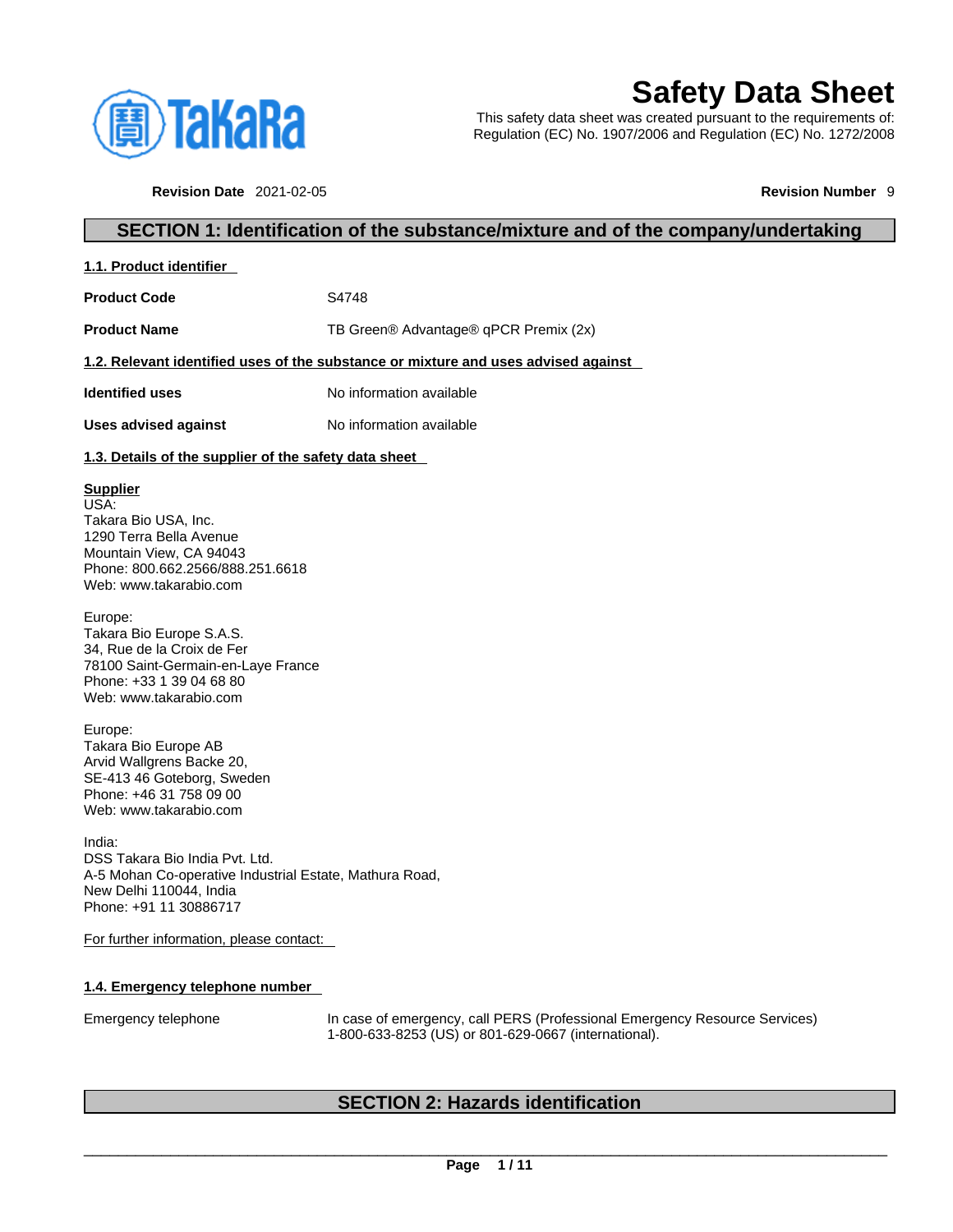# **2.1. Classification of the substance or mixture**

*Regulation (EC) No 1272/2008* 

This mixture is classified as not hazardous according to regulation (EC) 1272/2008 [CLP]

#### **2.2. Label elements**

This mixture is classified as not hazardous according to regulation (EC) 1272/2008 [CLP] **Hazard statements** This mixture is classified as not hazardous according to regulation (EC) 1272/2008 [CLP]

EUH210 - Safety data sheet available on request

#### **2.3. Other hazards**

No information available.

# **SECTION 3: Composition/information on ingredients**

#### **3.1 Substances**

Not applicable

#### **3.2 Mixtures**

| Chemical name Weight-%    |           | <b>REACH</b> registration<br>number | EC No     | Classification<br>according to<br>Regulation (EC) No.<br>1272/2008 [CLP] | <b>Specific</b><br>concentration<br>limit (SCL) | M-Factor | M-Factor<br>$ $ (long-term) $ $ |
|---------------------------|-----------|-------------------------------------|-----------|--------------------------------------------------------------------------|-------------------------------------------------|----------|---------------------------------|
| <b>TRADE SECRETI</b>      | $10 - 30$ | No data available                   |           | No data available                                                        |                                                 |          |                                 |
| Glycerol<br>$56 - 81 - 5$ | $1 - 5$   | No data available                   | 200-289-5 | No data available                                                        |                                                 |          |                                 |

#### **Full text of H- and EUH-phrases: see section 16**

*Acute Toxicity Estimate No information available* 

This product does not contain candidate substances of very high concern at a concentration >=0.1% (Regulation (EC) No. 1907/2006 (REACH), Article 59)

# **SECTION 4: First aid measures**

#### **4.1. Description of first aid measures**

| <b>Inhalation</b>                                                | Remove to fresh air.                                                                                                    |  |  |  |  |
|------------------------------------------------------------------|-------------------------------------------------------------------------------------------------------------------------|--|--|--|--|
| Eye contact                                                      | Rinse thoroughly with plenty of water for at least 15 minutes, lifting lower and upper eyelids.<br>Consult a physician. |  |  |  |  |
| <b>Skin contact</b>                                              | Wash skin with soap and water. In the case of skin irritation or allergic reactions see a<br>physician.                 |  |  |  |  |
| Ingestion                                                        | Clean mouth with water and drink afterwards plenty of water.                                                            |  |  |  |  |
| 4.2. Most important symptoms and effects, both acute and delayed |                                                                                                                         |  |  |  |  |

**Symptoms** No information available.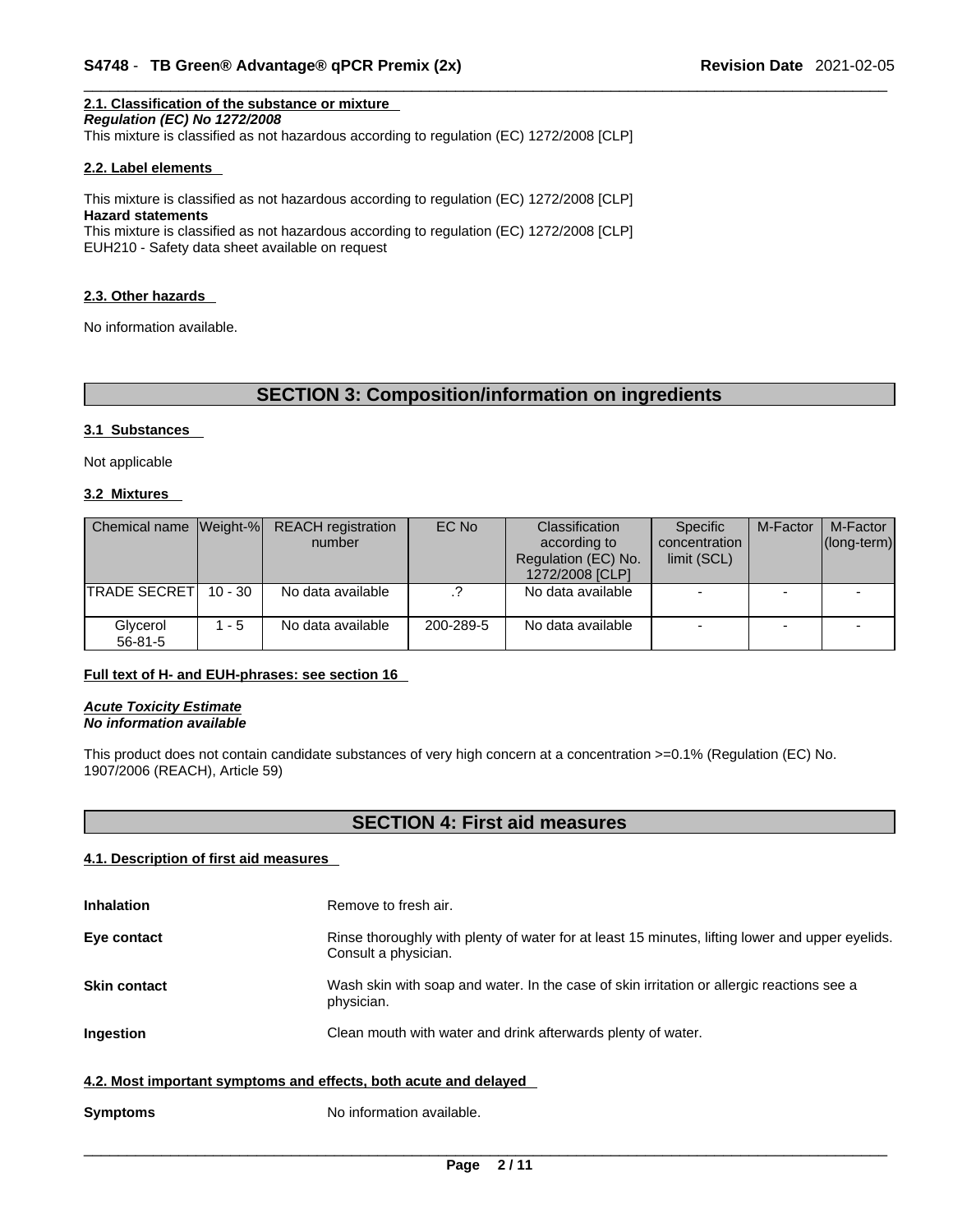#### **4.3. Indication of any immediate medical attention and special treatment needed**

**Note to physicians** Treat symptomatically.

# **SECTION 5: Firefighting measures**

#### **5.1. Extinguishing media**

| <b>Suitable Extinguishing Media</b>                        | Use extinguishing measures that are appropriate to local circumstances and the<br>surrounding environment. |
|------------------------------------------------------------|------------------------------------------------------------------------------------------------------------|
| <b>Large Fire</b>                                          | CAUTION: Use of water spray when fighting fire may be inefficient.                                         |
| Unsuitable extinguishing media                             | Do not scatter spilled material with high pressure water streams.                                          |
| 5.2. Special hazards arising from the substance or mixture |                                                                                                            |
| Specific hazards arising from the<br>chemical              | No information available.                                                                                  |
| 5.3. Advice for firefighters                               |                                                                                                            |

**Special protective equipment for fire-fighters** Firefighters should wear self-contained breathing apparatus and full firefighting turnout gear. Use personal protection equipment.

# **SECTION 6: Accidental release measures**

#### **6.1. Personal precautions, protective equipment and emergency procedures**

| <b>Personal precautions</b>                               | Ensure adequate ventilation.                                                         |
|-----------------------------------------------------------|--------------------------------------------------------------------------------------|
| For emergency responders                                  | Use personal protection recommended in Section 8.                                    |
| 6.2. Environmental precautions                            |                                                                                      |
| <b>Environmental precautions</b>                          | See Section 12 for additional Ecological Information.                                |
| 6.3. Methods and material for containment and cleaning up |                                                                                      |
| <b>Methods for containment</b>                            | Prevent further leakage or spillage if safe to do so.                                |
| Methods for cleaning up                                   | Take up mechanically, placing in appropriate containers for disposal.                |
| <b>Prevention of secondary hazards</b>                    | Clean contaminated objects and areas thoroughly observing environmental regulations. |
| 6.4. Reference to other sections                          |                                                                                      |
| Reference to other sections                               | See section 8 for more information. See section 13 for more information.             |

# **SECTION 7: Handling and storage**

| 7.1. Precautions for safe handling                                |                                                                        |
|-------------------------------------------------------------------|------------------------------------------------------------------------|
| Advice on safe handling                                           | Ensure adequate ventilation.                                           |
| <b>General hygiene considerations</b>                             | Handle in accordance with good industrial hygiene and safety practice. |
| 7.2. Conditions for safe storage, including any incompatibilities |                                                                        |
| <b>Storage Conditions</b>                                         | Keep container tightly closed in a dry and well-ventilated place.      |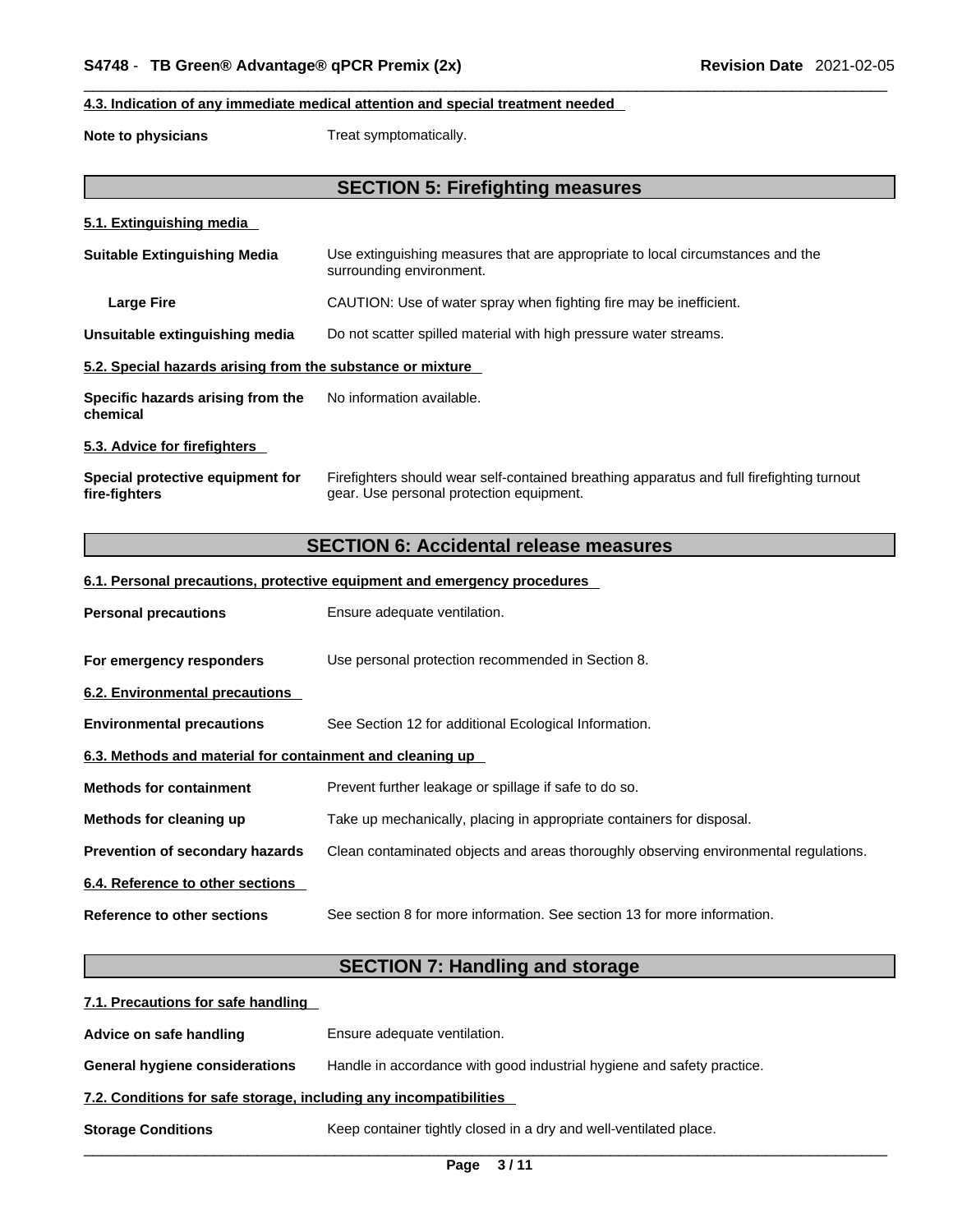#### **7.3. Specific end use(s)**

**Identified uses**

# **SECTION 8: Exposure controls/personal protection**

### **8.1. Control parameters**

## **Exposure Limits**

| Chemical name       | European Union  | Austria                                                                                                                                                                                                                                                                                                                                               | Belgium                                 | <b>Bulgaria</b>                                                                                | Croatia                                                                             |
|---------------------|-----------------|-------------------------------------------------------------------------------------------------------------------------------------------------------------------------------------------------------------------------------------------------------------------------------------------------------------------------------------------------------|-----------------------------------------|------------------------------------------------------------------------------------------------|-------------------------------------------------------------------------------------|
| <b>TRADE SECRET</b> |                 | $\overline{H^*}$                                                                                                                                                                                                                                                                                                                                      |                                         |                                                                                                |                                                                                     |
|                     |                 | TWA 50 ppm<br>TWA 160 mg/m <sup>3</sup>                                                                                                                                                                                                                                                                                                               |                                         |                                                                                                |                                                                                     |
| Glycerol<br>56-81-5 | $\blacksquare$  |                                                                                                                                                                                                                                                                                                                                                       | TWA 10 mg/m $3$                         | $\overline{a}$                                                                                 | TWA 10 mg/m 3                                                                       |
| Chemical name       | Cyprus          | <b>Czech Republic</b>                                                                                                                                                                                                                                                                                                                                 | <b>Denmark</b>                          | Estonia                                                                                        | Finland                                                                             |
| TRADE SECRET        |                 |                                                                                                                                                                                                                                                                                                                                                       | TWA 50 ppm<br>TWA 160 mg/m <sup>3</sup> | $\overline{A^*}$<br>STEL 150 ppm<br>STEL 500 mg/m <sup>3</sup><br>TWA 50 ppm<br>TWA 150 mg/m 3 | TWA 50 ppm<br>iho*                                                                  |
| Glycerol<br>56-81-5 | $\sim$          | $\blacksquare$                                                                                                                                                                                                                                                                                                                                        | $\sim$                                  | TWA 10 mg/m $3$                                                                                | TWA 20 mg/m 3                                                                       |
| Chemical name       | France          | Germany                                                                                                                                                                                                                                                                                                                                               | <b>Germany MAK</b>                      | Greece                                                                                         | Hungary                                                                             |
| TRADE SECRET        | $\blacksquare$  |                                                                                                                                                                                                                                                                                                                                                       | AGW 50 ppm<br>AGW 160 mg/m 3<br>$H^*$   | $\mathbf{r}$                                                                                   |                                                                                     |
| Glycerol<br>56-81-5 | TWA 10 mg/m $3$ | $\overline{a}$                                                                                                                                                                                                                                                                                                                                        | AGW 200 mg/m 3                          | TWA 10 mg/m $3$                                                                                | $\overline{a}$                                                                      |
| Chemical name       | Ireland         | Italy                                                                                                                                                                                                                                                                                                                                                 | <b>Italy REL</b>                        | Latvia                                                                                         | Lithuania                                                                           |
| <b>TRADE SECRET</b> |                 | 50 ppm TWA AGW<br>(the risk of damage<br>to the embryo or<br>fetus cannot be<br>excluded even when<br>AGW and BGW<br>values are<br>observed, exposure<br>factor 2); 160 mg/m <sup>3</sup><br>TWA AGW (the risk<br>of damage to the<br>embryo or fetus<br>cannot be excluded<br>even when AGW<br>and BGW values<br>are observed,<br>exposure factor 2) |                                         |                                                                                                | $\overline{S^*}$<br>TWA 50 ppm<br>TWA 150 mg/m 3<br>STEL 150 ppm<br>STEL 500 mg/m 3 |
| Glycerol<br>56-81-5 |                 | 200 mg/m <sup>3</sup> TWA<br>AGW (the risk of<br>damage to the<br>embryo or fetus can<br>be excluded when<br>AGW and BGW<br>values are<br>observed, inhalable<br>fraction, exposure<br>factor 2)                                                                                                                                                      |                                         | $\overline{a}$                                                                                 | $\omega$                                                                            |
| Chemical name       | Luxembourg      | Malta                                                                                                                                                                                                                                                                                                                                                 | Netherlands                             | Norway                                                                                         | Poland                                                                              |
| Glycerol            |                 |                                                                                                                                                                                                                                                                                                                                                       |                                         | $\mathbf{r}$                                                                                   | TWA 10 mg/m 3                                                                       |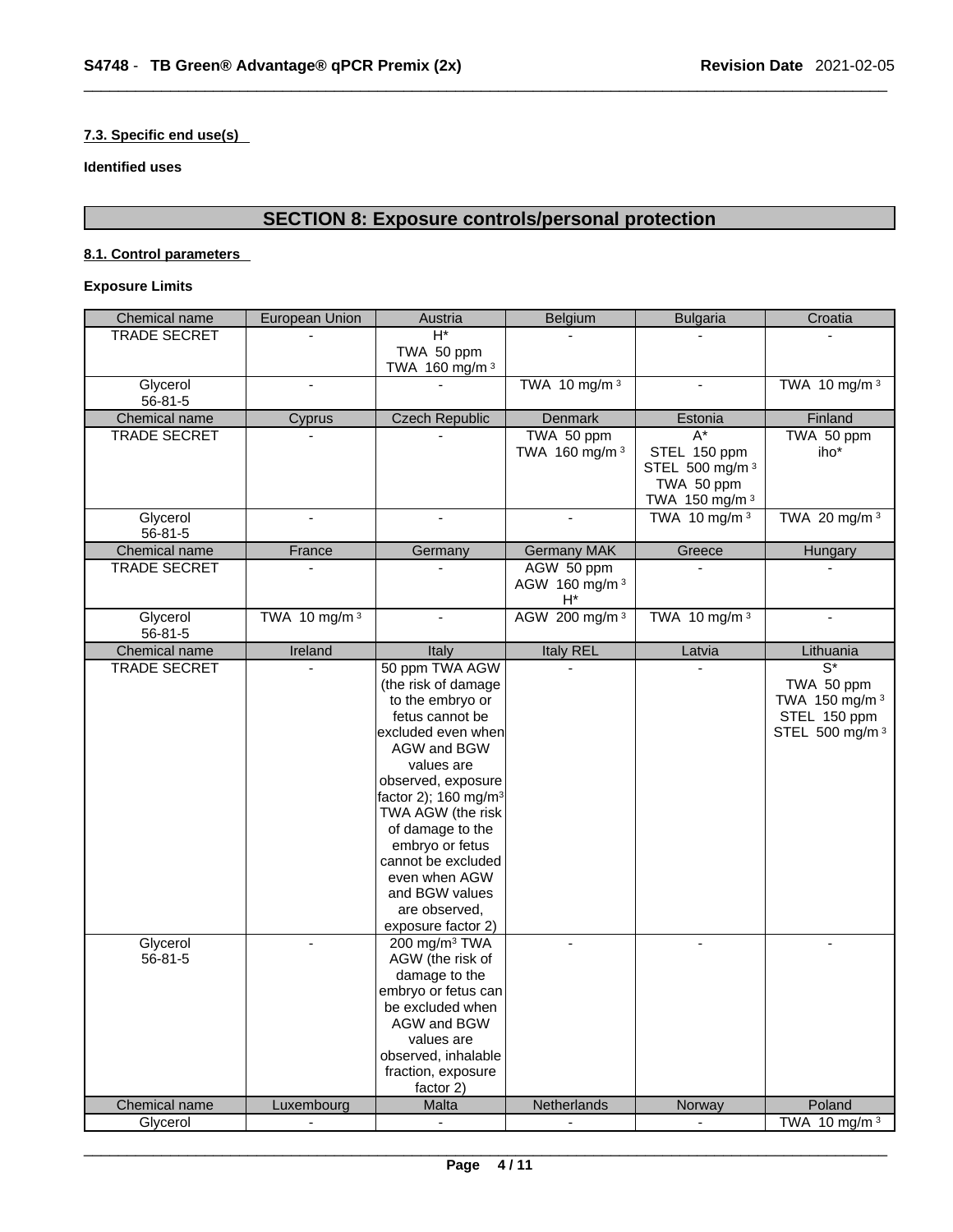## \_\_\_\_\_\_\_\_\_\_\_\_\_\_\_\_\_\_\_\_\_\_\_\_\_\_\_\_\_\_\_\_\_\_\_\_\_\_\_\_\_\_\_\_\_\_\_\_\_\_\_\_\_\_\_\_\_\_\_\_\_\_\_\_\_\_\_\_\_\_\_\_\_\_\_\_\_\_\_\_\_\_\_\_\_\_\_\_\_\_\_\_\_ **S4748** - **TB Green® Advantage® qPCR Premix (2x) Revision Date** 2021-02-05

| $56 - 81 - 5$                                                                          |  |                 |                                                                                                           |                                                                                                |  |                                                                                                |                 |
|----------------------------------------------------------------------------------------|--|-----------------|-----------------------------------------------------------------------------------------------------------|------------------------------------------------------------------------------------------------|--|------------------------------------------------------------------------------------------------|-----------------|
| Chemical name                                                                          |  | Portugal        | Romania                                                                                                   | Slovakia                                                                                       |  | Slovenia                                                                                       | Spain           |
| <b>TRADE SECRET</b>                                                                    |  |                 | $\overline{\phantom{0}}$                                                                                  |                                                                                                |  | STEL 100 ppm<br>STEL 320 mg/m <sup>3</sup><br>TWA 160 mg/m <sup>3</sup><br>TWA 50 ppm<br>$S^*$ |                 |
| Glycerol<br>$56 - 81 - 5$                                                              |  | TWA 10 mg/m $3$ |                                                                                                           | TWA 11 mg/m $3$                                                                                |  | STEL 400 mg/m <sup>3</sup><br>TWA 200 mg/m <sup>3</sup>                                        | TWA 10 mg/m $3$ |
| Chemical name                                                                          |  |                 | Sweden                                                                                                    | Switzerland                                                                                    |  |                                                                                                | United Kingdom  |
| <b>TRADE SECRET</b>                                                                    |  |                 | TLV 50 ppm<br>TLV 150 mg/m 3<br>Indicative STEL 150 ppm<br>Indicative STEL 500 mg/m <sup>3</sup><br>$A^*$ | $H^*$<br>TWA 50 ppm<br>TWA 160 mg/m <sup>3</sup><br>STEL 100 ppm<br>STEL 320 mg/m <sup>3</sup> |  |                                                                                                |                 |
| $SS-C**$<br>Glycerol<br>TWA 50 mg/m $3$<br>$56 - 81 - 5$<br>STEL 100 mg/m <sup>3</sup> |  |                 | STEL 30 mg/m <sup>3</sup><br>TWA 10 mg/m 3                                                                |                                                                                                |  |                                                                                                |                 |

#### **Biological occupational exposure limits**

This product, as supplied, does not contain any hazardous materials with biological limits established by the region specific regulatory bodies.

| Derived No Effect Level (DNEL)<br><b>Predicted No Effect Concentration</b><br>(PNEC) | No information available.<br>No information available. |
|--------------------------------------------------------------------------------------|--------------------------------------------------------|
| 8.2. Exposure controls                                                               |                                                        |
| <b>Personal Protective Equipment</b>                                                 |                                                        |

| <b>Eye/face protection</b>             | No special protective equipment required.                                                                                                                                   |
|----------------------------------------|-----------------------------------------------------------------------------------------------------------------------------------------------------------------------------|
| Skin and body protection               | No special protective equipment required.                                                                                                                                   |
| <b>Respiratory protection</b>          | No protective equipment is needed under normal use conditions. If exposure limits are<br>exceeded or irritation is experienced, ventilation and evacuation may be required. |
| General hygiene considerations         | Handle in accordance with good industrial hygiene and safety practice.                                                                                                      |
| <b>Environmental exposure controls</b> | No information available.                                                                                                                                                   |

# **SECTION 9: Physical and chemical properties**

## **9.1. Information on basic physical and chemical properties**

| <b>Physical state</b> |  |
|-----------------------|--|
| Appearance            |  |
| Color                 |  |
| Odor                  |  |
| <b>Odor Threshold</b> |  |
|                       |  |

**Liquid Appearance** Aqueous solution **No information available** Unpleasant. **No information available** 

#### **Property**<br> **Remarks** • **Method**<br> **Metting point / freezing point**<br> **None known**<br> **None known Melting point / freezing point** No data available None known<br> **Boiling point/boiling range (°C)** No data available None known **Boiling point/boiling range (°C)** No data available<br>**Flammability (solid, gas)** No data available **Flammability (solid, gas)** No data available None known **Flammability Limit in Air** None known **Upper flammability limit:** No data available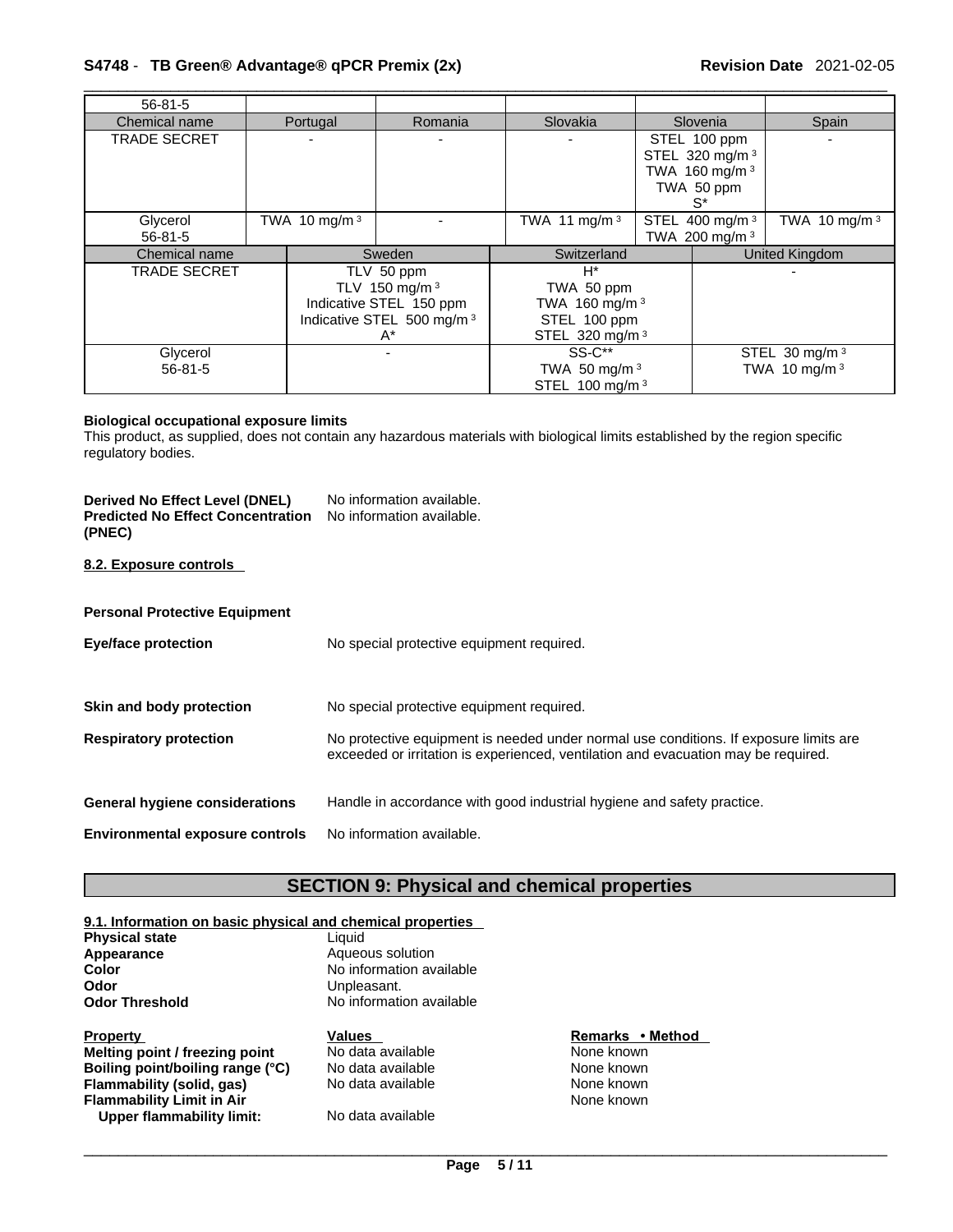| Lower flammability limit:         | No data available        |                        |
|-----------------------------------|--------------------------|------------------------|
| <b>Flash point</b>                | No data available        | Open cup               |
| <b>Autoignition temperature</b>   | 215 $\degree$ C          | None known             |
| <b>Decomposition temperature</b>  |                          | None known             |
| рH                                |                          | None known             |
| pH (as aqueous solution)          | No data available        | No information availab |
| <b>Kinematic viscosity</b>        | No data available        | None known             |
| <b>Dynamic Viscosity</b>          | No data available        | None known             |
| <b>Water solubility</b>           | No data available        | None known             |
| Solubility in other solvents      | No data available        | None known             |
| <b>Partition coefficient</b>      | No data available        | None known             |
| Vapor pressure                    | No data available        | None known             |
| <b>Relative density</b>           |                          | None known             |
| <b>Bulk Density</b>               | No data available        |                        |
| <b>Liquid Density</b>             | No data available        |                        |
| Vapor density                     | No data available        | None known             |
| <b>Particle characteristics</b>   |                          |                        |
| <b>Particle Size</b>              | No information available |                        |
| <b>Particle Size Distribution</b> | No information available |                        |

#### **9.2. Other information**

*9.2.1. Information with regard to physical hazard classes* Not applicable

*9.2.2. Other safety characteristics* No information available

| <b>SECTION 10: Stability and reactivity</b> |  |
|---------------------------------------------|--|
|---------------------------------------------|--|

**No information available** 

#### **10.1. Reactivity**

**Reactivity No information available.** 

#### **10.2. Chemical stability**

**Stability** Stable under normal conditions.

- **Explosion Data Sensitivity to mechanical impact** None. **Sensitivity to static discharge** None.
- **10.3. Possibility of hazardous reactions**

**Possibility of hazardous reactions** None under normal processing.

**10.4. Conditions to avoid** 

**Conditions to avoid** None known based on information supplied.

**10.5. Incompatible materials**

**Incompatible materials** None known based on information supplied.

#### **10.6. Hazardous decomposition products**

**Hazardous Decomposition Products** None known based on information supplied.

# **SECTION 11: Toxicological information**

#### **11.1. Information on hazard classes as defined in Regulation (EC) No 1272/2008**

**Information on likely routes of exposure**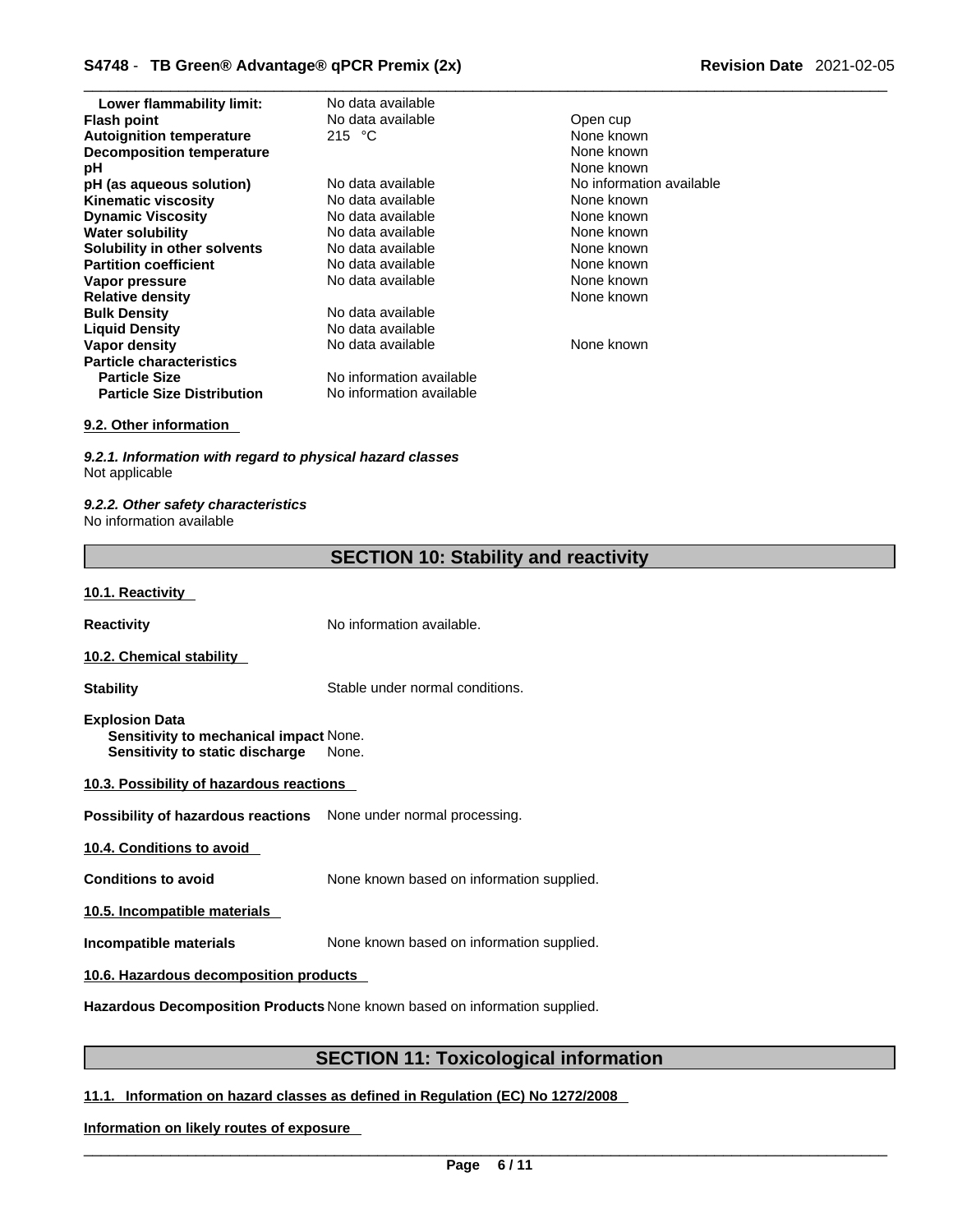#### **Product Information**

| <b>Inhalation</b>   | Specific test data for the substance or mixture is not available. |
|---------------------|-------------------------------------------------------------------|
| Eye contact         | Specific test data for the substance or mixture is not available. |
| <b>Skin contact</b> | Specific test data for the substance or mixture is not available. |
| Ingestion           | Specific test data for the substance or mixture is not available. |

**<u>Symptoms related to the physical, chemical and toxicological characteristics</u>** 

**Symptoms** No information available.

**Numerical measures of toxicity**

#### **Acute toxicity**

**The following values are calculated based on chapter 3.1 of the GHS document ATEmix (inhalation-dust/mist)** 182.6527 mg/l

#### **Component Information**

| Chemical name       | Oral LD50                                                | Dermal LD50       | Inhalation LC50                  |
|---------------------|----------------------------------------------------------|-------------------|----------------------------------|
| <b>TRADE SECRET</b> | Rat<br>28300<br>J ma/ka<br>$\overline{\phantom{0}}$<br>- |                   | Rat ) 4<br>ה הי<br>ma/L<br>ິບ.ບບ |
| Glycerol            | Rat<br>$\sim$<br>.2600 mg/kg<br>-<br>-                   | Rabbit<br>10 a/ka | Rat)<br>27 <sub>5</sub><br>mg/L  |

#### **Delayed and immediate effects as well as chronic effects from short and long-term exposure**

| <b>Skin corrosion/irritation</b>        | No information available. |  |
|-----------------------------------------|---------------------------|--|
| Serious eye damage/eye irritation       | No information available. |  |
| Respiratory or skin sensitization       | No information available. |  |
| Germ cell mutagenicity                  | No information available. |  |
| Carcinogenicity                         | No information available. |  |
| <b>Reproductive toxicity</b>            | No information available. |  |
| <b>STOT - single exposure</b>           | No information available. |  |
| <b>STOT - repeated exposure</b>         | No information available. |  |
| <b>Aspiration hazard</b>                | No information available. |  |
| 11.2. Information on other hazards      |                           |  |
| 11.2.1. Endocrine disrupting properties |                           |  |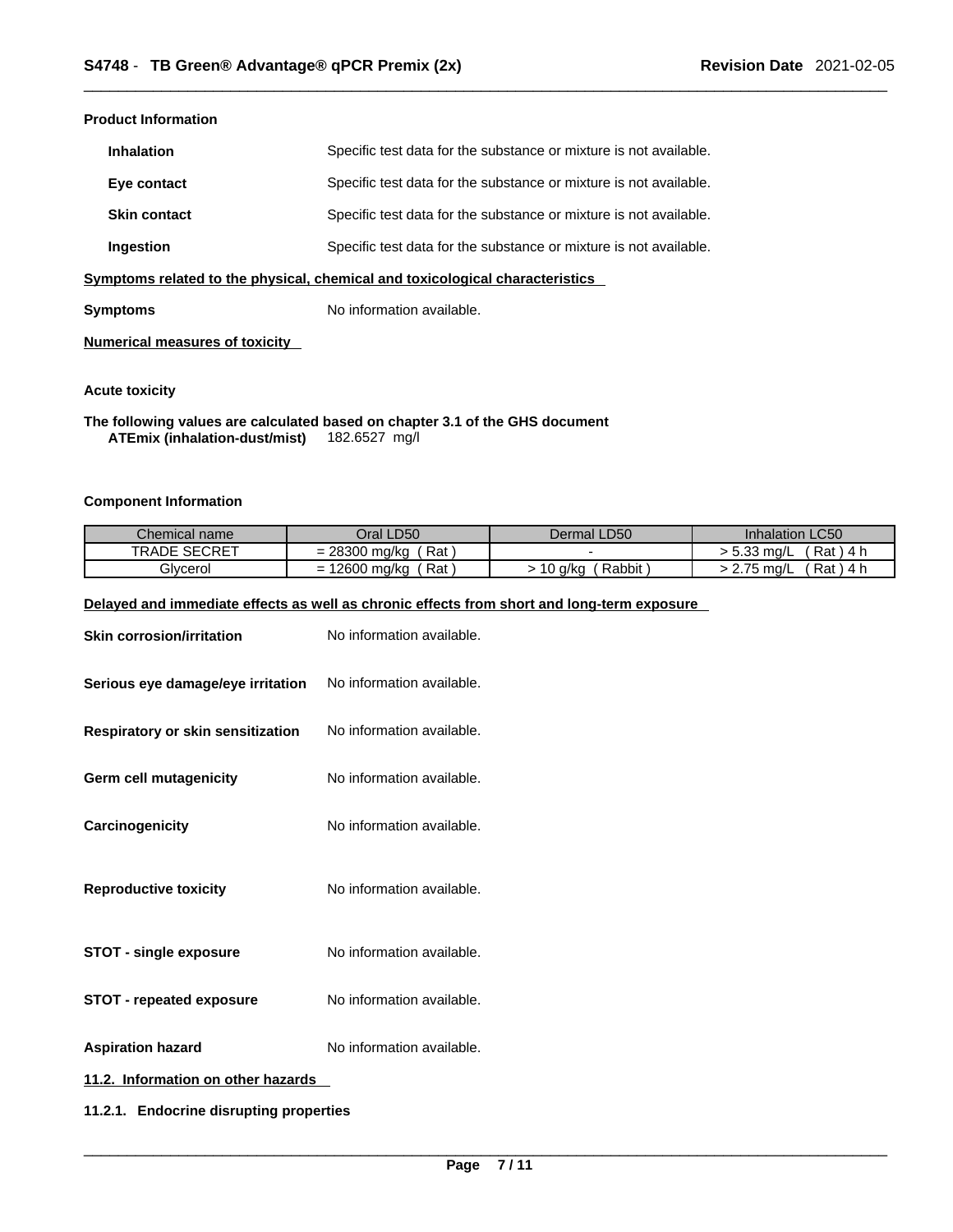**Endocrine disrupting properties** No information available.

#### **11.2.2. Other information**

**Other adverse effects** No information available.

# **SECTION 12: Ecological information**

#### **12.1. Toxicity**

**Ecotoxicity** 

**Unknown aquatic toxicity** Contains 0.16952 % of components with unknown hazards to the aquatic environment.

| Chemical name | Algae/aquatic plants | <b>Fish</b>                                                                                                                                                                                          | Toxicity to<br>microorganisms | Crustacea |
|---------------|----------------------|------------------------------------------------------------------------------------------------------------------------------------------------------------------------------------------------------|-------------------------------|-----------|
| TRADE SECRET  |                      | 33 - 37: 96 h<br>Oncorhynchus mykiss<br>g/L LC50 static 34000: 96<br>h Pimephales promelas<br>mg/L LC50 41.7: 96 h<br>Cyprinus carpio g/L LC50<br>40: 96 h Lepomis<br>macrochirus g/L LC50<br>static |                               |           |
| Glycerol      |                      | 51 - 57: 96 h<br>Oncorhynchus mykiss<br>mL/L LC50 static                                                                                                                                             |                               |           |

#### **12.2. Persistence and degradability**

**Persistence and degradability** No information available.

#### **12.3. Bioaccumulative potential**

**Bioaccumulation** There is no data for this product.

#### **Component Information**

| name<br>∴hemical               | $\overline{\phantom{a}}$<br>$-1 - 1$<br>'artıtıon<br>coefficient |
|--------------------------------|------------------------------------------------------------------|
| C<br>TRADE<br>--<br>$\sqrt{2}$ | $-2.03$                                                          |
| <b>.</b><br><b>Bivcerol</b>    | $\overline{\phantom{a}}$<br>1.76<br>$\sim$                       |

#### **12.4. Mobility in soil**

**Mobility in soil** No information available.

### **12.5. Results of PBT and vPvB assessment**

**PBT** and **vPvB** assessment No information available.

#### **12.6. Endocrine disrupting properties**

**Endocrine disrupting properties** No information available.

#### **12.7. Other adverse effects**

No information available.

# **SECTION 13: Disposal considerations**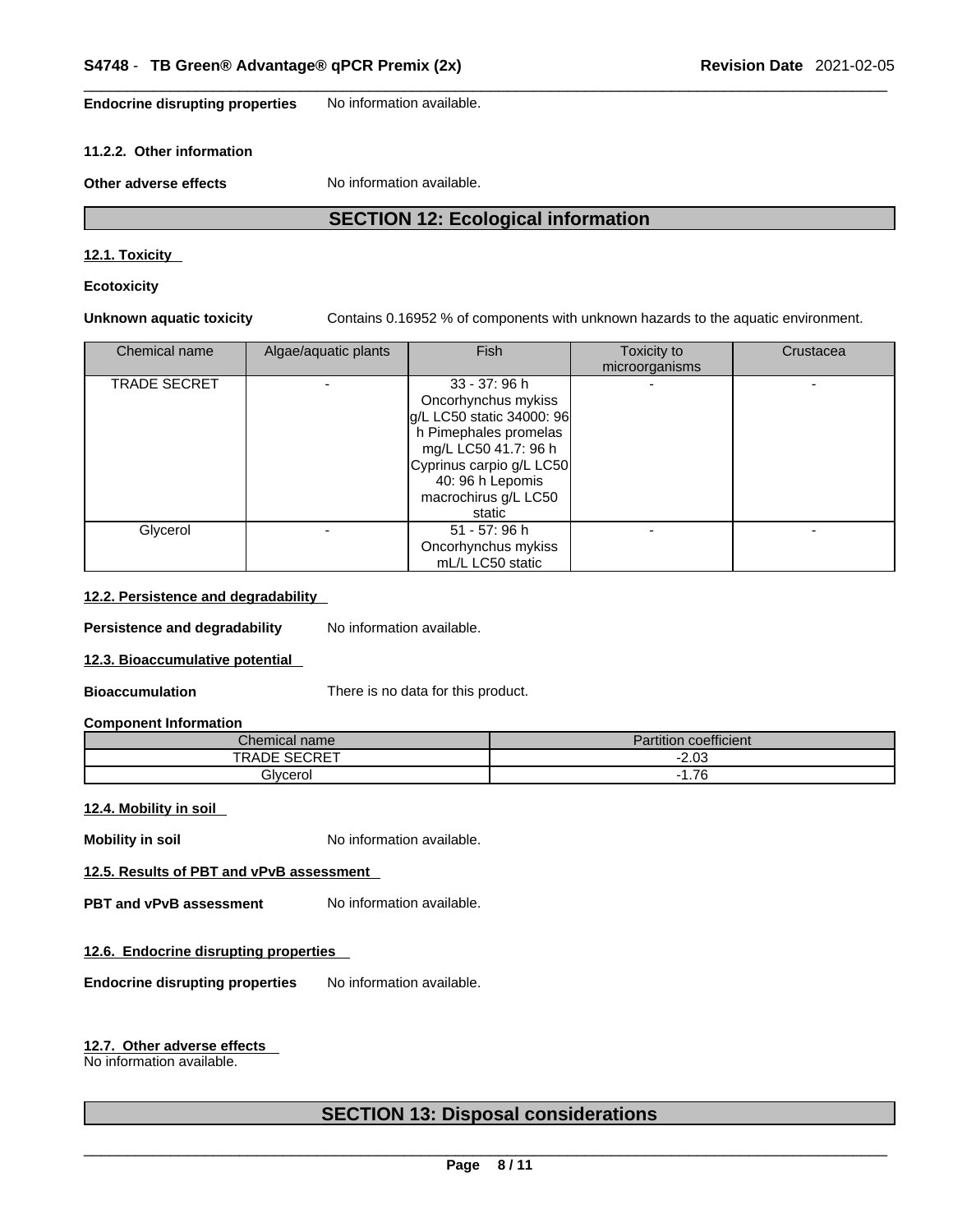#### **13.1. Waste treatment methods**

**Waste from residues/unused products** 

Dispose of in accordance with local regulations. Dispose of waste in accordance with environmental legislation.

**Contaminated packaging Do not reuse empty containers.** 

# **SECTION 14: Transport information**

#### **IATA 14.1 UN number or ID number** Not regulated **14.2 UN proper shipping name** No information available **14.3 Transport hazard class(es)** Not regulated **14.4 Packing group <b>Calcu** Not regulated<br>**14.5 Environmental hazards** Not applicable **14.5 Environmental hazards 14.6 Special precautions for user Special Provisions** None **IMDG 14.1 UN number or ID number** Not regulated **14.2 UN proper shipping name** No information available **14.3 Transport hazard class(es)** Not regulated **14.3 Transport hazard class(es)** Not regulated **14.4 Packing group 14.4 Packing group** 14.5 Environmental hazards Not applicable **14.6 Special precautions for user Special Provisions** None **14.7 Maritime transport in bulk according to IMO instruments** No information available **RID 14.1 UN number or ID number** Not regulated<br>**14.2 UN proper shipping name** No information available **14.2 UN proper shipping name** No information<br>**14.3 Transport hazard class(es)** Not regulated **14.3 Transport hazard class(es) 14.4 Packing group <b>Calcu** Not regulated<br>**14.5 Environmental hazards** Not applicable **14.5 Environmental hazards 14.6 Special precautions for user Special Provisions** None **ADR 14.1 UN number or ID number** Not regulated **14.2 UN proper shipping name** No information available **14.3 Transport hazard class(es)** Not regulated **14.4 Packing group** Not regulated **14.4 Packing group** 14.5 Environmental hazards Not applicable **14.6 Special precautions for user Special Provisions** None

# **SECTION 15: Regulatory information**

#### **15.1. Safety, health and environmental regulations/legislation specific for the substance or mixture**

#### **European Union**

Take note of Directive 98/24/EC on the protection of the health and safety of workers from the risks related to chemical agents at work.

**Authorizations and/or restrictions on use:**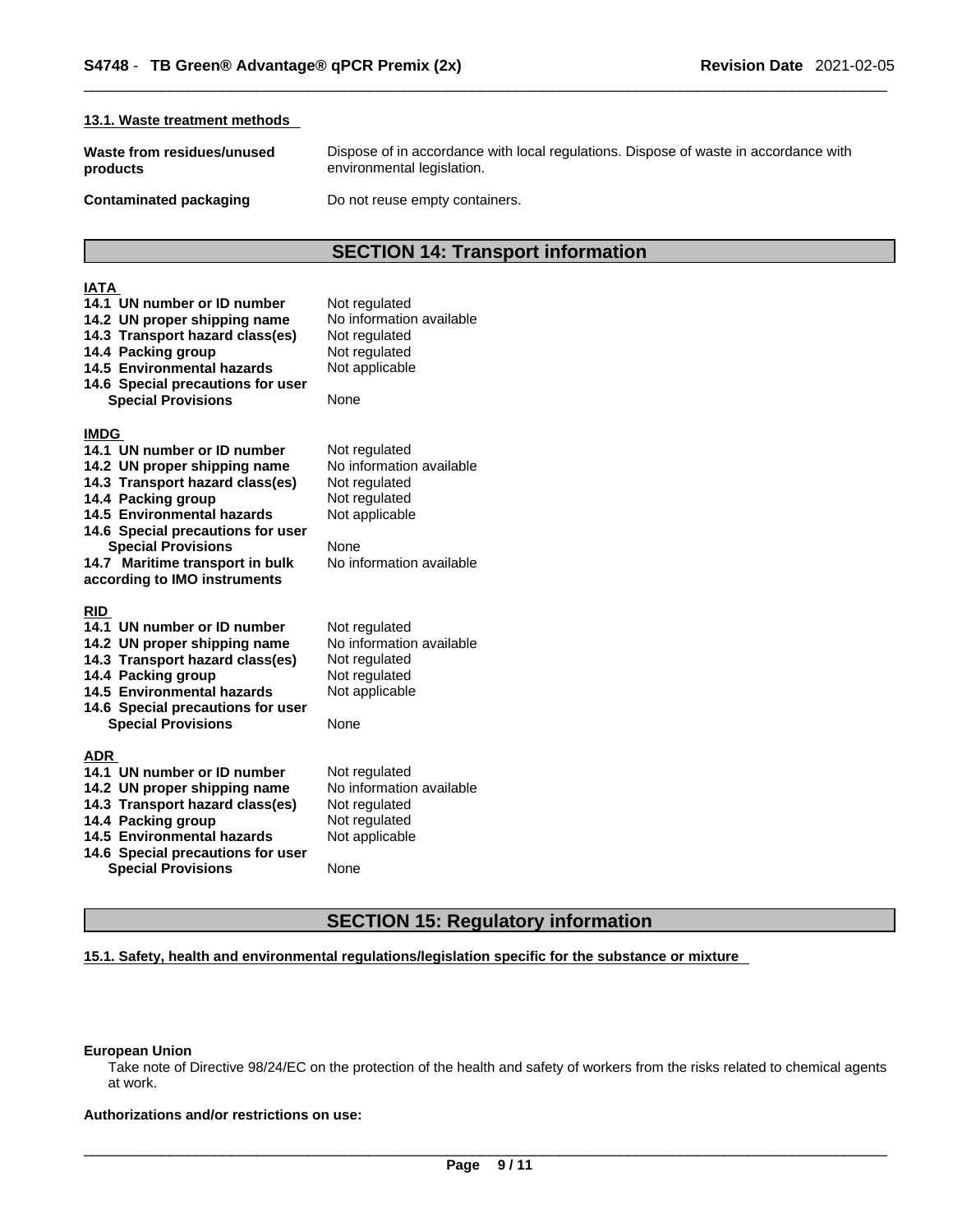#### \_\_\_\_\_\_\_\_\_\_\_\_\_\_\_\_\_\_\_\_\_\_\_\_\_\_\_\_\_\_\_\_\_\_\_\_\_\_\_\_\_\_\_\_\_\_\_\_\_\_\_\_\_\_\_\_\_\_\_\_\_\_\_\_\_\_\_\_\_\_\_\_\_\_\_\_\_\_\_\_\_\_\_\_\_\_\_\_\_\_\_\_\_ **S4748** - **TB Green® Advantage® qPCR Premix (2x) Revision Date** 2021-02-05

This product does not contain substances subject to authorization (Regulation (EC) No. 1907/2006 (REACH), Annex XIV) This product does not contain substances subject to restriction (Regulation (EC) No. 1907/2006 (REACH), Annex XVII)

#### **Persistent Organic Pollutants**

Not applicable

**Ozone-depleting substances (ODS) regulation (EC) 1005/2009** Not applicable

| <b>International Inventories</b> |  |
|----------------------------------|--|
| <b>TSCA</b>                      |  |
| <b>DSL/NDSL</b>                  |  |
| <b>EINECS/ELINCS</b>             |  |
| <b>ENCS</b>                      |  |
| <b>IECSC</b>                     |  |
| <b>KECL</b>                      |  |
| <b>PICCS</b>                     |  |
| <b>AICS</b>                      |  |

#### **Legend:**

 **TSCA** - United States Toxic Substances Control Act Section 8(b) Inventory  **DSL/NDSL** - Canadian Domestic Substances List/Non-Domestic Substances List  **EINECS/ELINCS** - European Inventory of Existing Chemical Substances/European List of Notified Chemical Substances  **ENCS** - Japan Existing and New Chemical Substances  **IECSC** - China Inventory of Existing Chemical Substances  **KECL** - Korean Existing and Evaluated Chemical Substances  **PICCS** - Philippines Inventory of Chemicals and Chemical Substances  **AICS** - Australian Inventory of Chemical Substances

#### **15.2. Chemical safety assessment**

**Chemical Safety Assessment** No information available

# **SECTION 16: Other information**

#### **Key or legend to abbreviations and acronyms used in the safety data sheet**

#### **Legend**

SVHC: Substances of Very High Concern for Authorization:

#### **Legend Section 8: EXPOSURE CONTROLS/PERSONAL PROTECTION**

| TWA     | Time weighted average     | <b>STEL</b> | Short term exposure limit |
|---------|---------------------------|-------------|---------------------------|
| Ceiling | Maximum limit value       |             | Skin designation          |
| $***$   | <b>Hazard Designation</b> |             | Sensitizers               |

| <b>Classification procedure</b>                                 |                           |
|-----------------------------------------------------------------|---------------------------|
| Classification according to Regulation (EC) No. 1272/2008 [CLP] | Method Used               |
| Acute oral toxicity                                             | <b>Calculation method</b> |
| Acute dermal toxicity                                           | <b>Calculation method</b> |
| Acute inhalation toxicity - gas                                 | Calculation method        |
| Acute inhalation toxicity - vapor                               | Calculation method        |
| Acute inhalation toxicity - dust/mist                           | <b>Calculation method</b> |
| Skin corrosion/irritation                                       | <b>Calculation method</b> |
| Serious eye damage/eye irritation                               | <b>Calculation method</b> |
| Respiratory sensitization                                       | <b>Calculation method</b> |